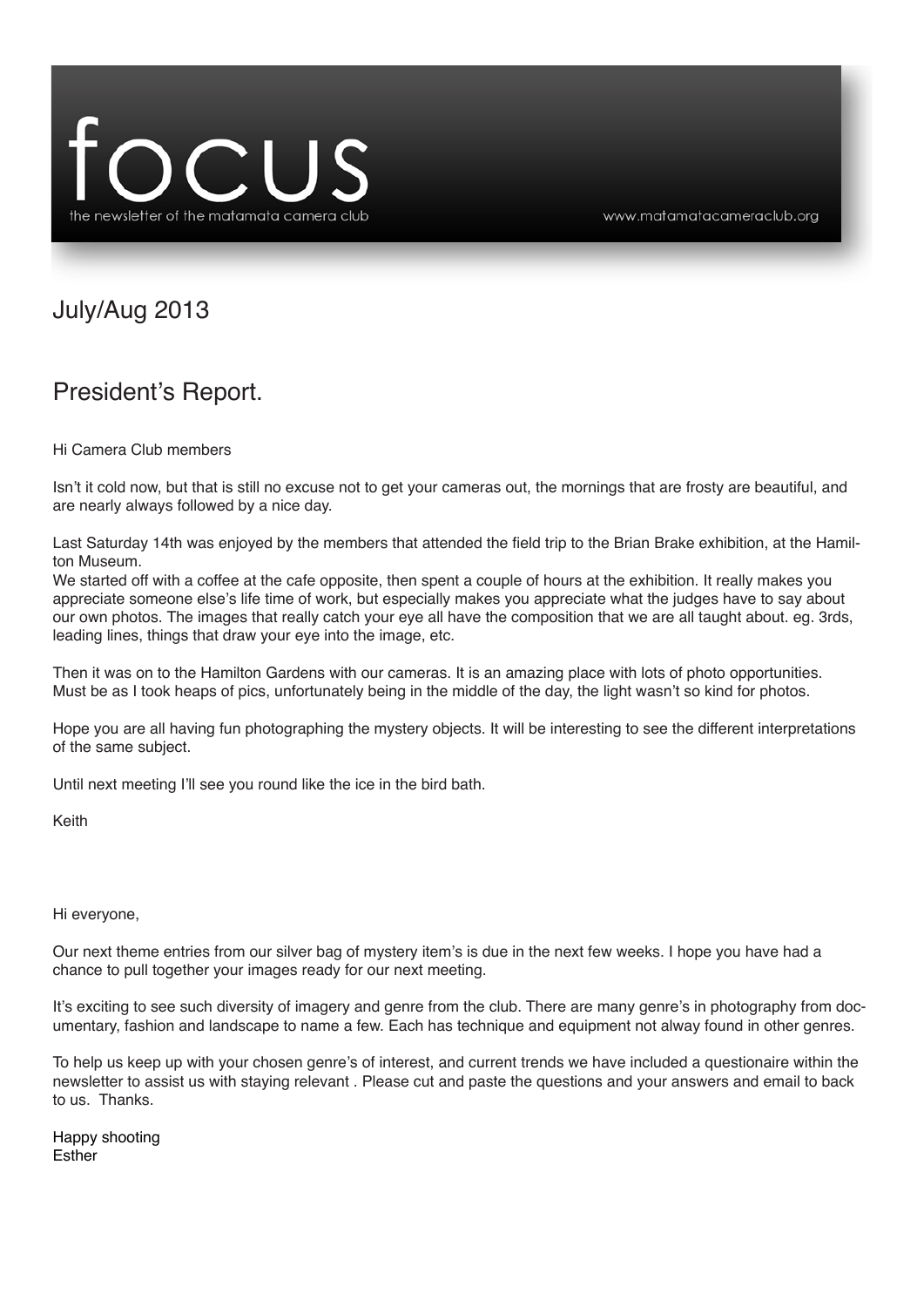# From June's Meeting

Present:

Elaine, Keith, Helena, Cassandra, Roxane, Tracey, Cushla, Liz, Dennis, Robbo, Tina, Brie, Carl, Geoff & Esther.

Apologies: Caron S, Sonia, Sarah & Dan.

Correspondence: Nelson National Triptych Salon http://www.nelsoncameraclub.co.nz/triptych-conditions/

Chocolate fish competition Liz is the winner for the month of July The quote was by ParkerHarrison 'My photographs tell stories of loss, human struggle, and personal exploration within landscapes scarred by technology and over-use….'

Congratulations: Cushla goes up to an A grade

Fiveways was held on Sunday in the Woolshed theatre in Te Awamutu The results: Rotorua 105, Cambridge 91, Matamata 90, Taupo 85, Te Awamutu 80 Well done to Helena for her score of 10 for her entry Town of Reine - Lofoten Islands Artic Norway

Reminder: Images now 1620 pixels x 1080 pixels not 1920 x 1080

Next month (Aug) theme is the Mystery object/s - identical items in each bag. Sorry no chocolate fish in the bag It is based on the Canon photo 5. Make the mystery item predominate in the composition.

Results - June's open entries Results - June's theme 'Painting with Light' entries Check them out on our website: http://www.matamatacameraclub.org/newsletters-2/

Tips from the theme (painting with light) and open judges In portrait shots, it is important to focus on a least one of the eyes. Even when painting with light, images should tell their own stories.

Ask the questions:

Why was the light used in this way? Did the light used enhance the image? Is the colour balanced? Does it work compositionally?

Meeting ended at 8.30pm

# What's on the Horizon Club Events:

Aug 12th Email in your images for this month's theme and open by Monday 5pm. Theme - Digital: Mystery objects - Use one or more of the selected mystery items and show predominately in the image Open – Digital only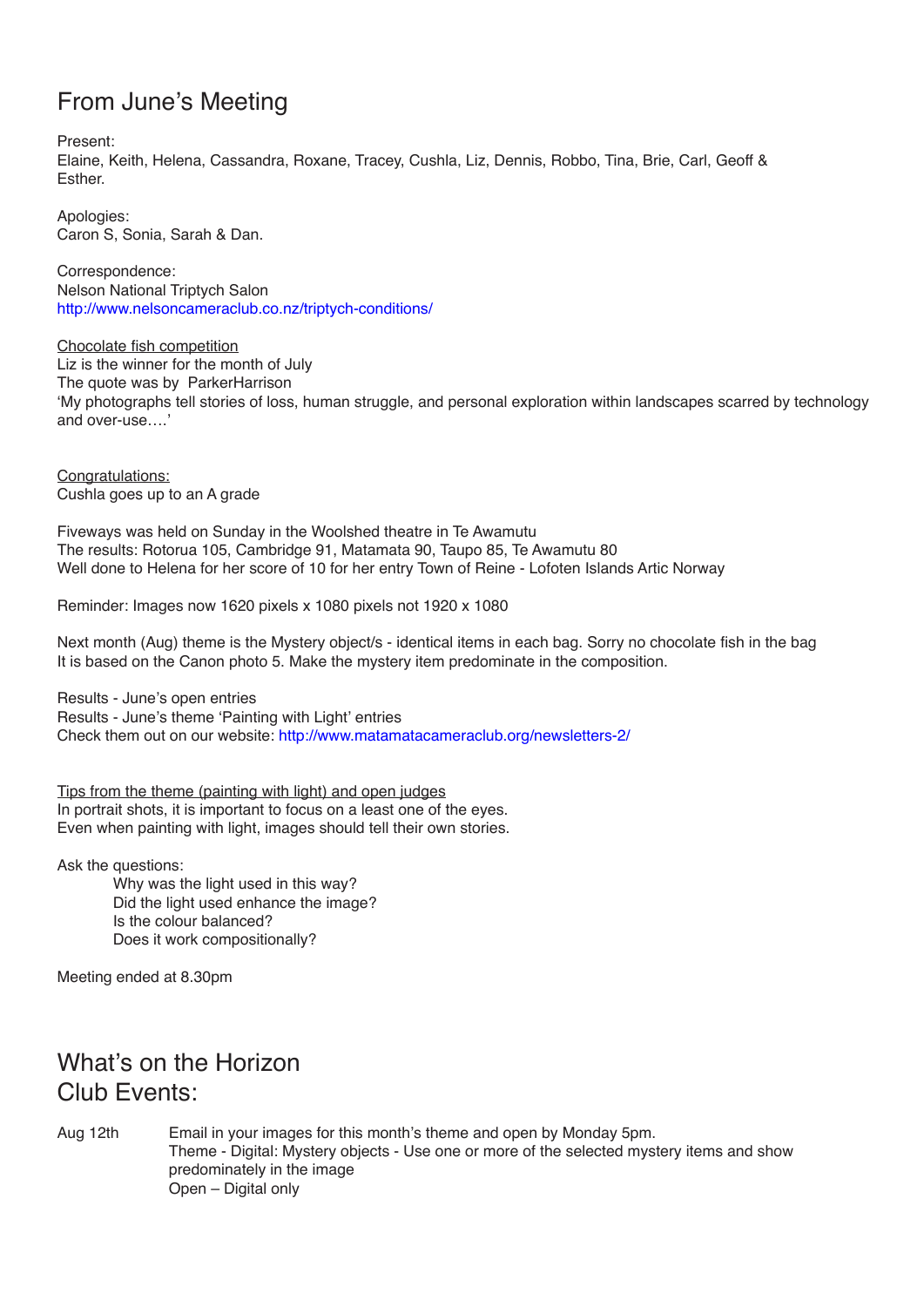Aug 13th Club Meeting 7.30pm All Saints Anglican Church's Small Hall Corner of Broadway and Hohaia Streets

#### PSNZ Competitions

| Jul 31st    | Closing Date for National Photojournalism Competition                                                                                                                                |
|-------------|--------------------------------------------------------------------------------------------------------------------------------------------------------------------------------------|
| Aug 25th    | Canon Online Round 4 closes<br>Note - new size specifications for digtital images -<br>max of 1620 pixels wide and max of 1080 pixels high.                                          |
| Aug 31st    | Nelson National Triptych Salon Closes<br>http://www.nelsoncameraclub.co.nz/triptych-conditions/                                                                                      |
| Oct 4th-6th | <b>PSNZ Southern Regional Convention</b><br>Lake Tekapo - Where Photography Comes Naturally" Host club - Focus Aorangi<br>Photographic Society Inc., Timaru See http://tekapo.org.nz |
| Oct 25th    | Canon Online Round 5 closes                                                                                                                                                          |

# Other Events

Oct 5th & 6th Landscape Masterclass with Paul Gummer Tongariro National Park. Cost: \$ 585.00 includes a packed lunch every day. For more details refer pdf sent via email from Keith dated Monday 15th July or go to www.paulgummerphotography.com

> There is also a relevant article in Issue 19, March 2013, of f11 e-magazine: http://issuu.com/f11magazine/docs/issue19-march2013?mode=window&backgroundColor=%23222222 <http://issuu.com/f11magazine/docs/issue19-march2013?mode=window&amp;backgroundColo r=%23222222>

# A Taste of the Technical - Check out the links

From Keith

PHOTOGRAPHY FOR BEGINNERS: DO YOU UNDERSTAND DEPTH OF FIELD BY ANDREW GOODALL

Understanding depth of field is essential for any photographer who wants to move past the beginner stage. Using depth of field well gives you great control over the impact of your photos. For new photographers, depth of field can also be one of the most difficult elements to master. From: http://www.picturecorrect.com/tips/do-you-understand-depth-of-field/

NEAT TRICK IF YOU NEED A MACRO LENS IN A PINCH

BY JANIE KLIEVER

No macro lens? No problem! Now you can get those lovely, detailed close-up shots without investing in another pricey lens. How? By converting one of your regular lenses into a macro lens with an affordable accessory: a reversing ring. http://www.picturecorrect.com/tips/neat-trick-if-you-need-a-macro-lens-in-a-pinch/

From Carl:

Short Film - The Photo Man. Collector of found photographs. http://vimeo.com/69901302#